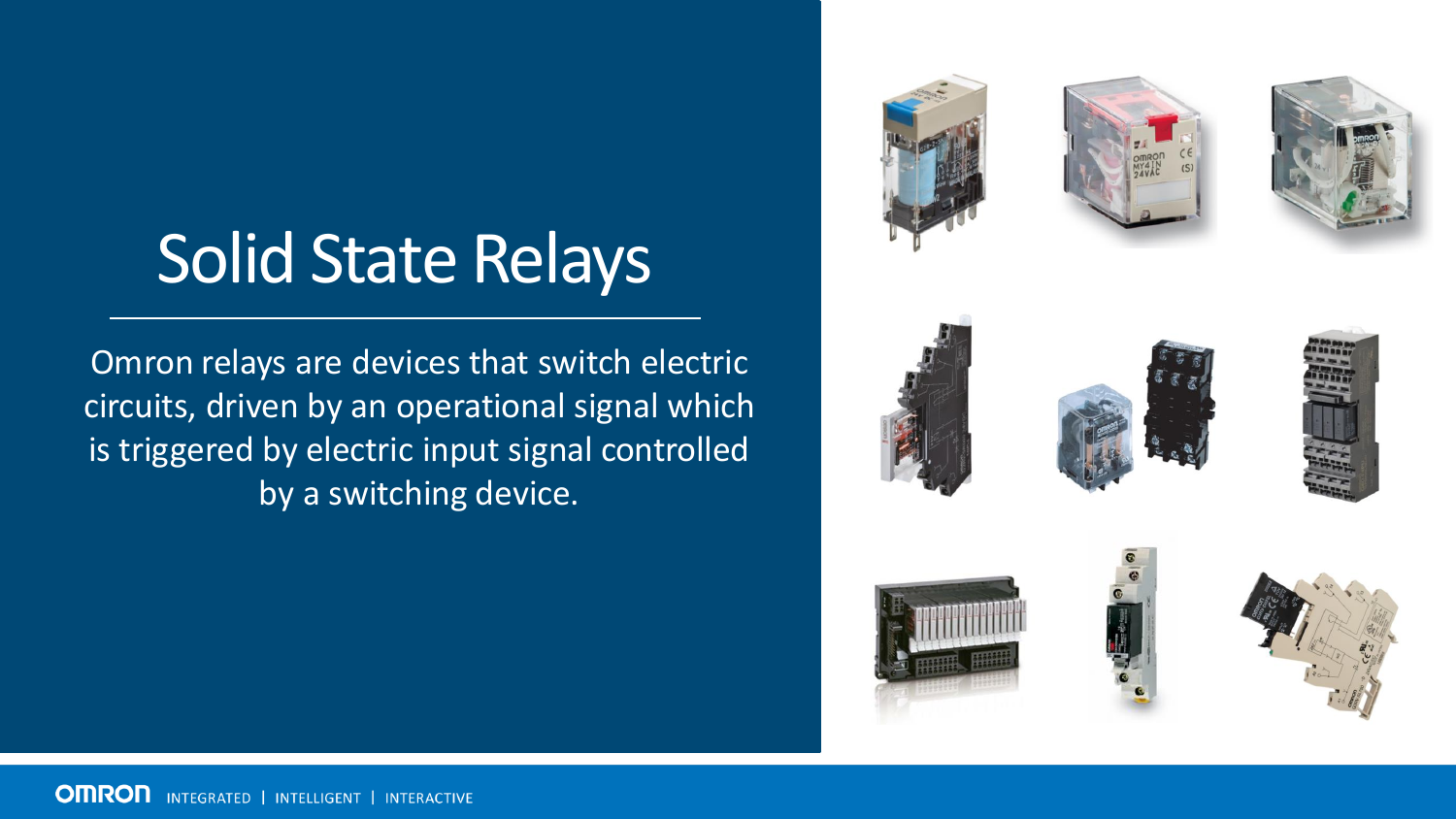## **Solid State Relays**

Omron is the world's largest relay manufacturer and has been manufacturing relays for over 50 years

#### What type of relay is required?

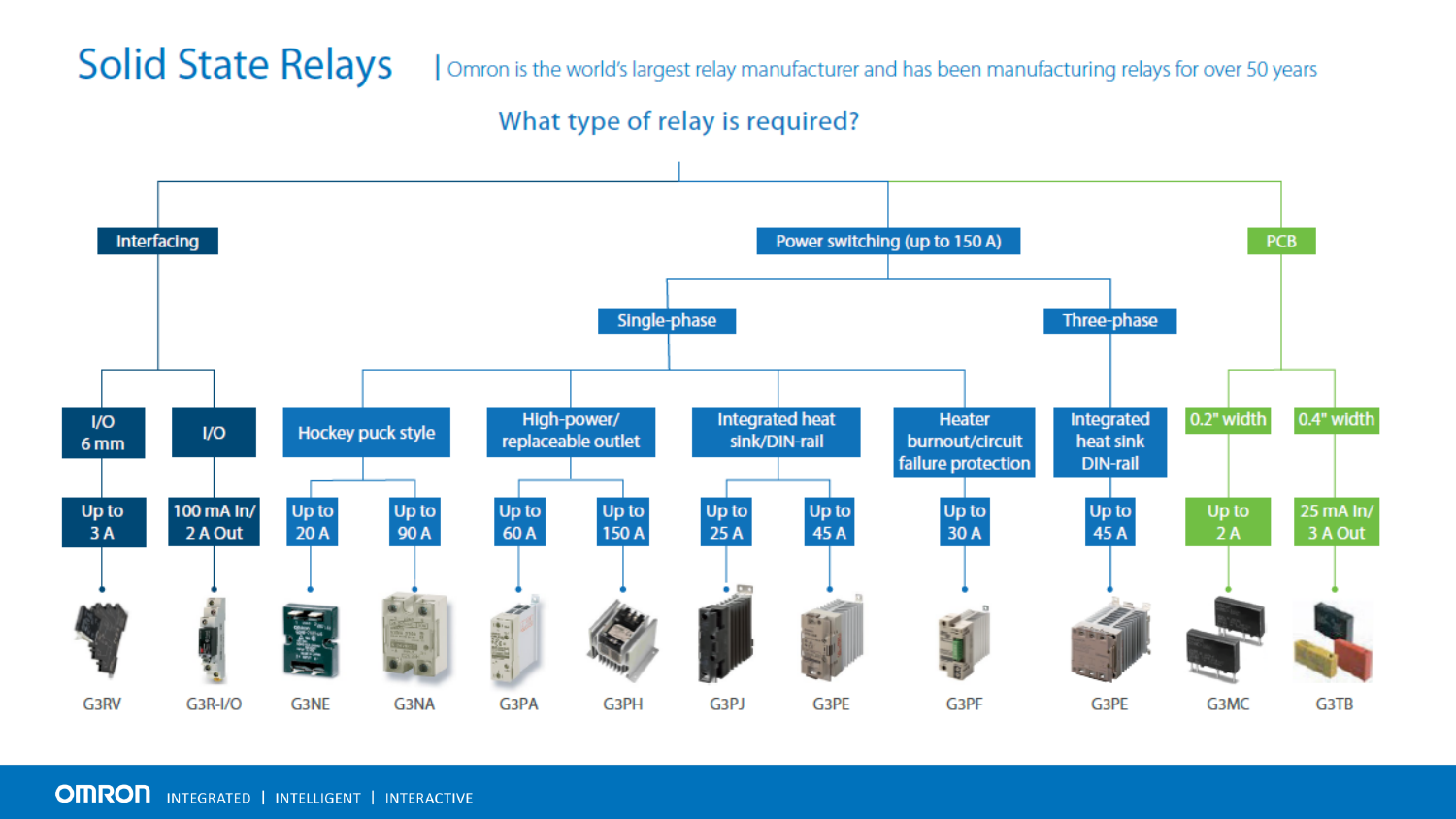## Omron's Solid State Relay Portfolio



## Application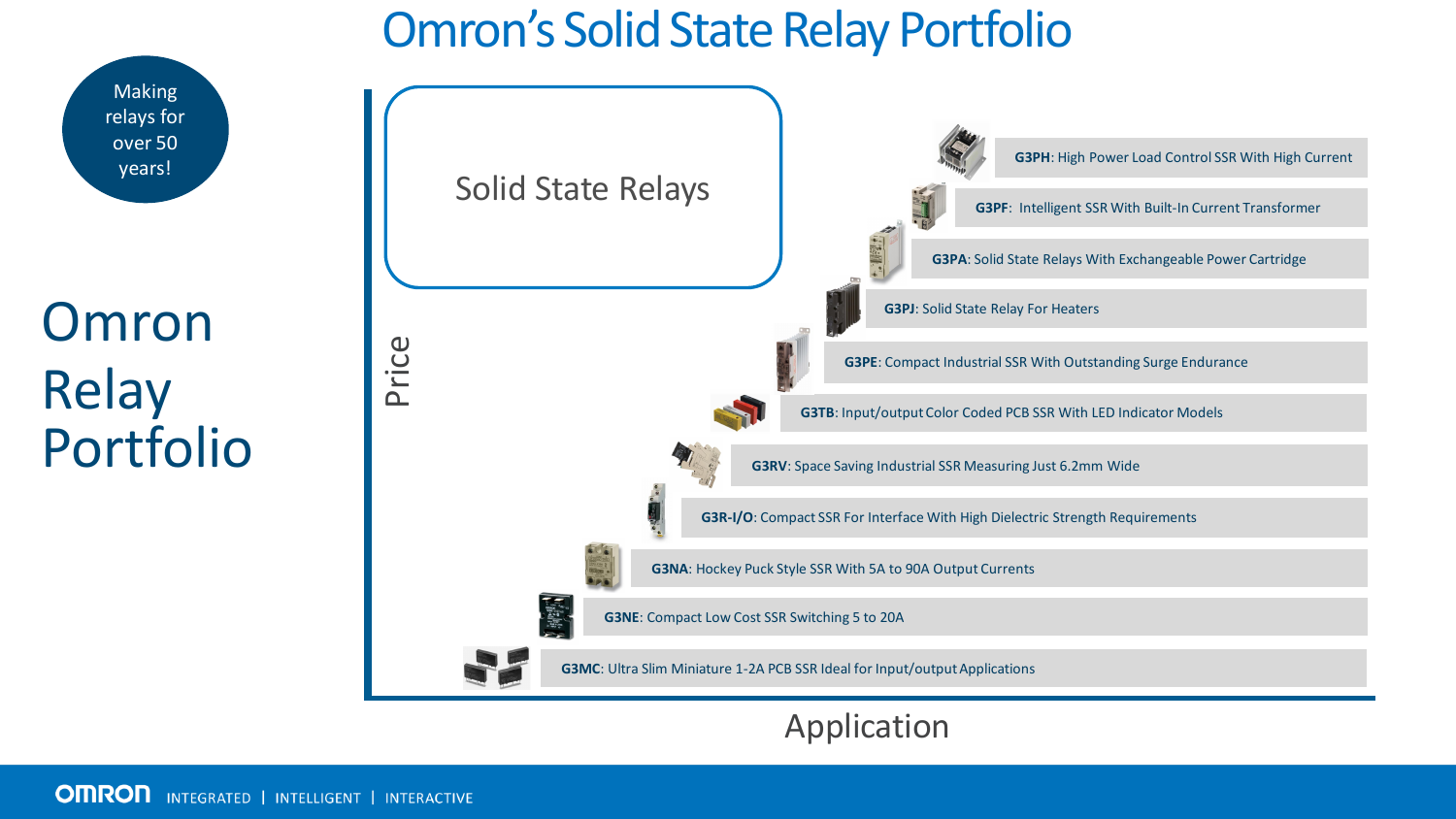



Ultra Slim Miniature PCB SSR Click on picture to link to datasheet

## G3MC: Ultra Slim Miniature 1-2A PCB SSR Ideal for Input/output Applications

- PCB Mount AC Load Switching SSR With Width Less Than 0.2"
- G3MC Models occupy < 1/3 the area of G3M 3A Models
- Ideal for high density mounting occupying a space  $< 0.14$  inches<sup>3</sup>
- Zero cross models ideal for minimizing input noise and surge
- All models RoHS Compliant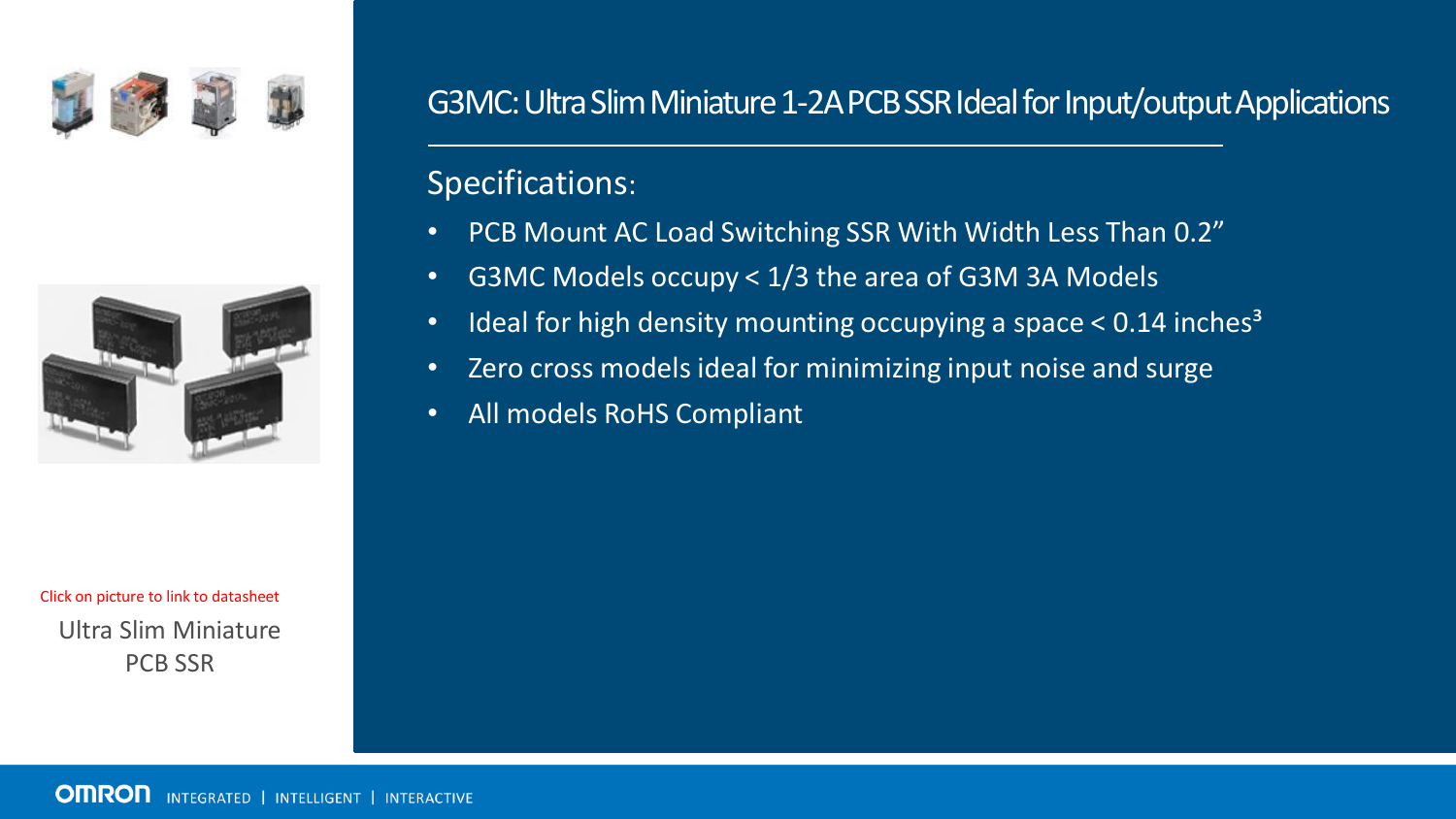



Click on picture to link to datasheet

#### Compact Low Cost SSR

## G3NE: Compact Low Cost SSR Switching 5 to 20A

- Wide Load Voltage Range: 75 to 264VAC
- 100V and 200V loads can be handled with the same model
- Dedicated, compact aluminum PCB and power elements are used
- Built-in varistor effectively absorbs external surges
- 5-20A output current
- Quick-connect 110V input and 250V output terminals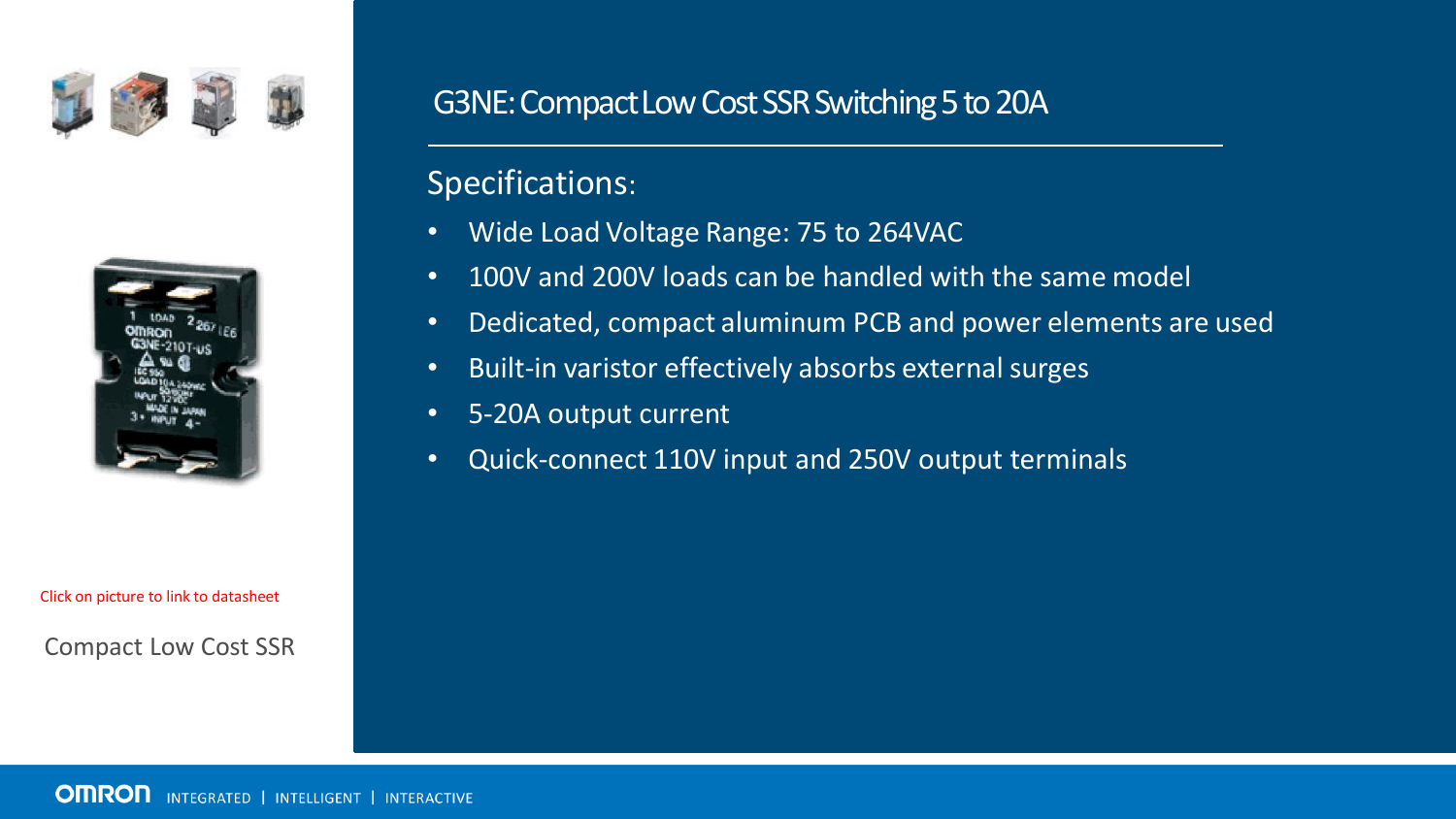



Click on picture to link to datasheet

Hockey Puck Style SSR

## G3NA: Hockey Puck Style SSR With 5A to 90A Output Currents

- Compact dimensions to provide a uniform mounting pitch
- Built-in varistor effectively absorbs external surges
- LED Operation indicator enables monitoring operation
- 5-90A output current
- 24-480VAC/5-200VDC output voltages
- Protective cover for greater safety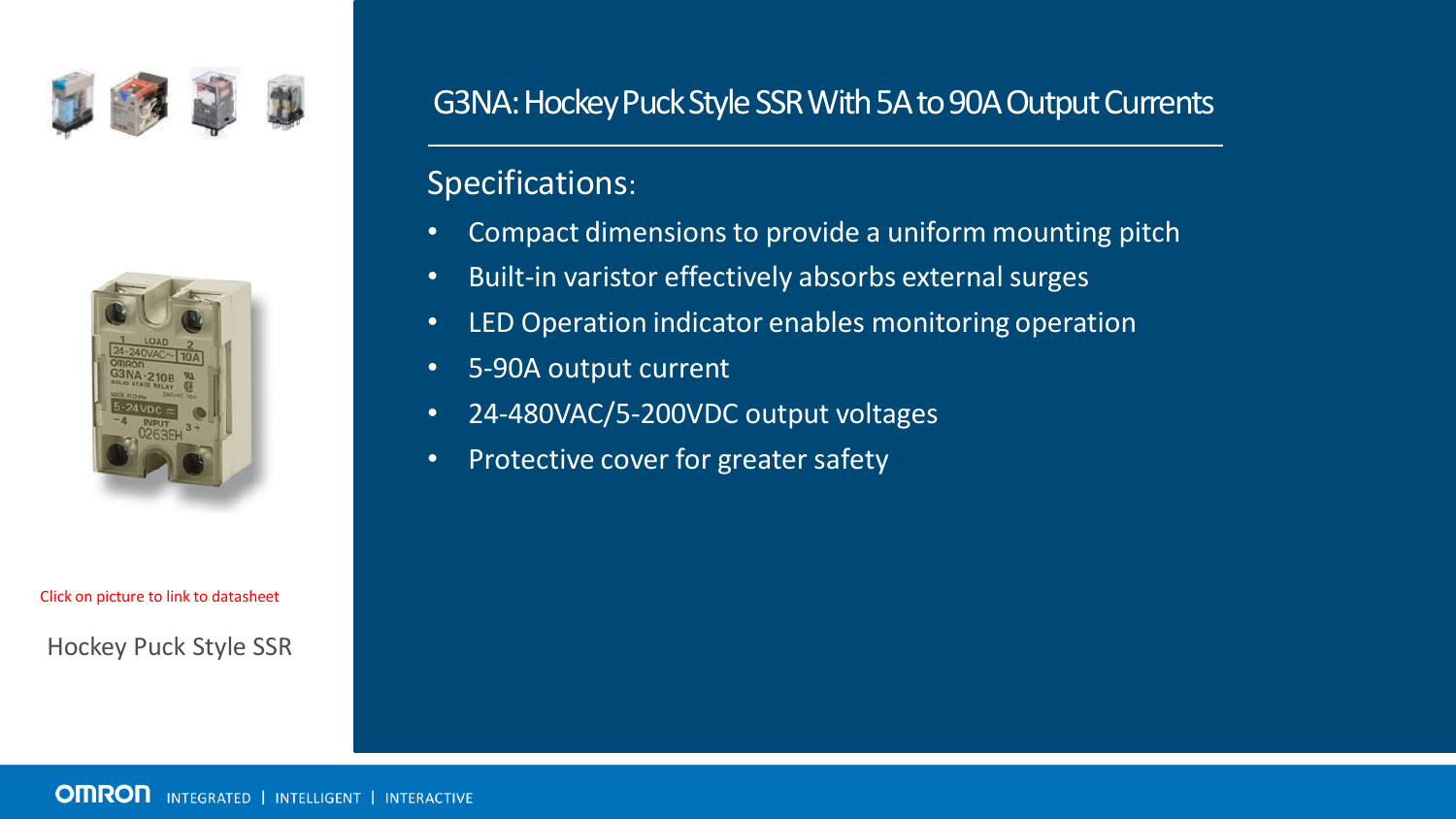



Compact SSR For Dielectric Strength Click on picture to link to datasheet

## G3R-I/O: Compact SSR For Interface With High Dielectric Strength Requirements

- 1.5 and 2A output current
- 5 to 200VDC/100 to 240VAC output voltages
- Compatible with G2RS electromechanical relays
- DIN-rail mounting via sockets
- Operation indicator to confirm input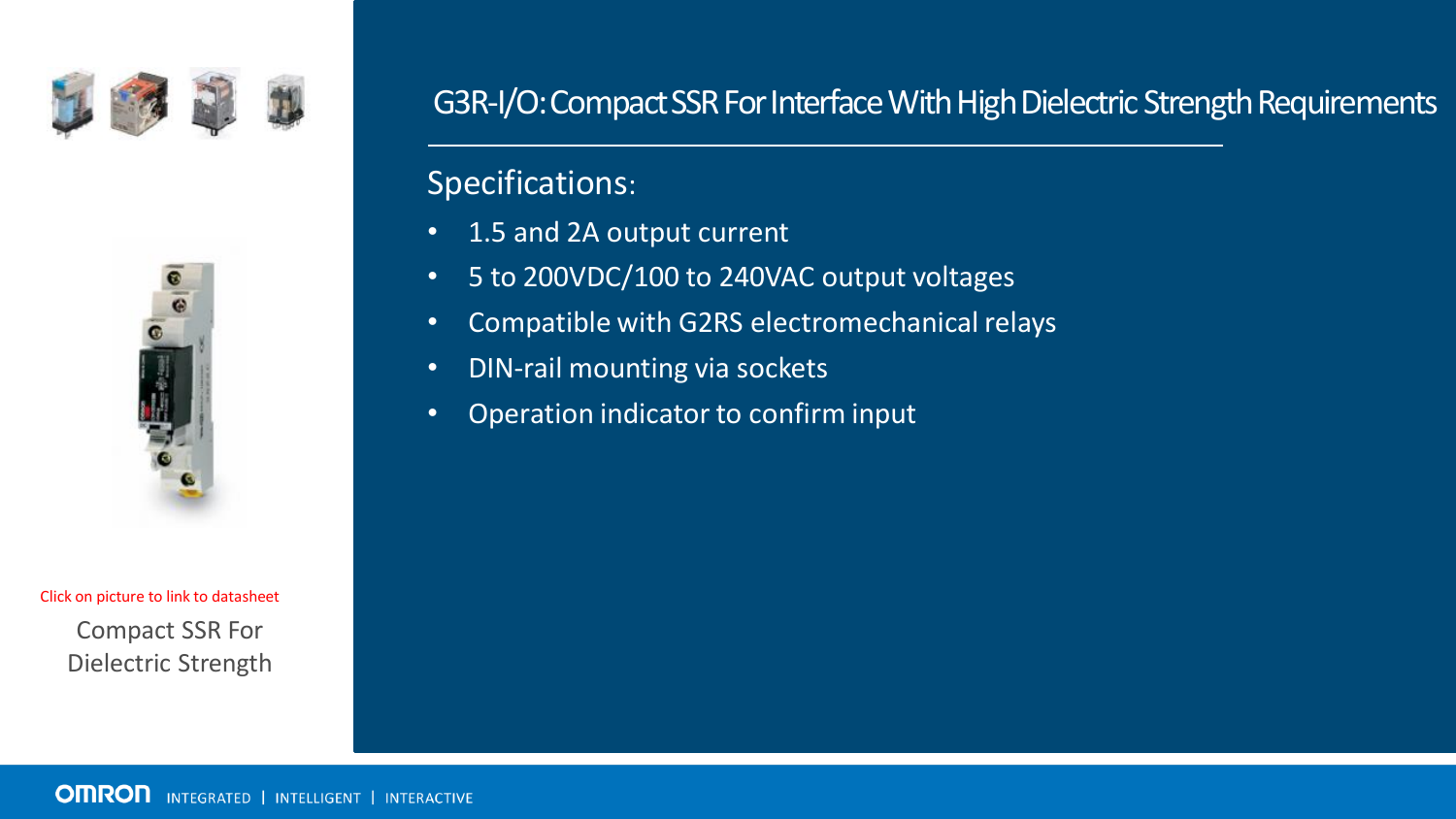



Space Saving Industrial **SSR** Click on picture to link to datasheet

## G3RV: Space Saving Industrial SSR Measuring Just 6.2mm Wide

- Compact 8-relay SSR output blocks that measure 50mm for frequently switched loads
- SSR output blocks communicate directly to Omron PLCs and slice I/O systems via a PLC adapter
- Class I Div 2 rated models support space-saving control panels used in hazardous environments
- DC output models use MOSFET to manage power switching for ideal heat dissipation
- LED indicator built in relay and socket
- Push-in terminals and accessories for easy wiring
- Large contact area with non-bendable pins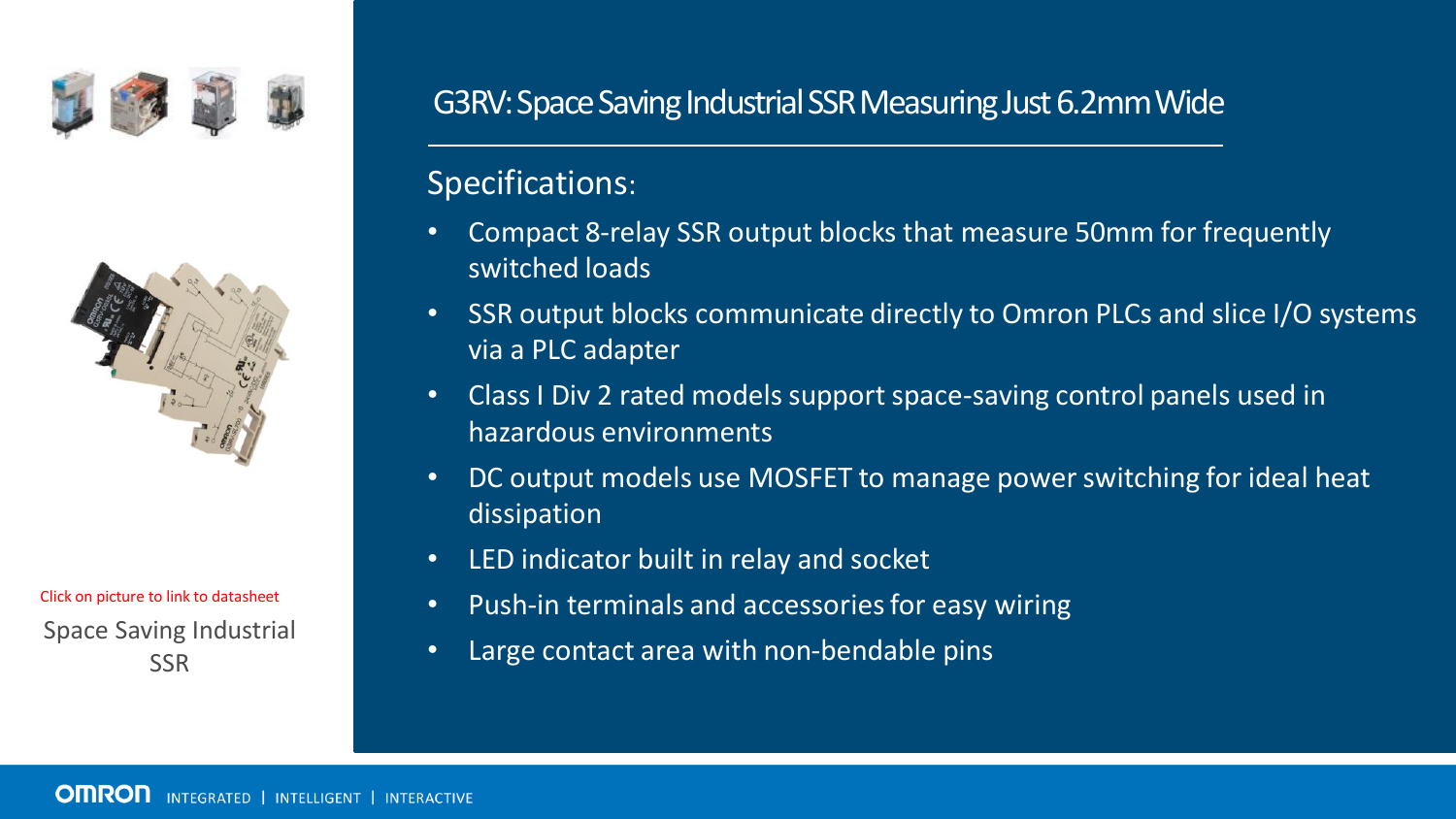



Click on picture to link to datasheet

#### Color Coded PCB SSR

## G3TB: Input/output Color Coded PCB SSR With LED Indicator Models

- PCB mount input/output SSR with width less than 0.4"
- Colors assigned to AC input, DC input, AC output, and DC output models to visually identify each relay type
- Models with LED indicator ideal for monitoring relay state
- Interface relay between PLC and Load with potential life > 10 years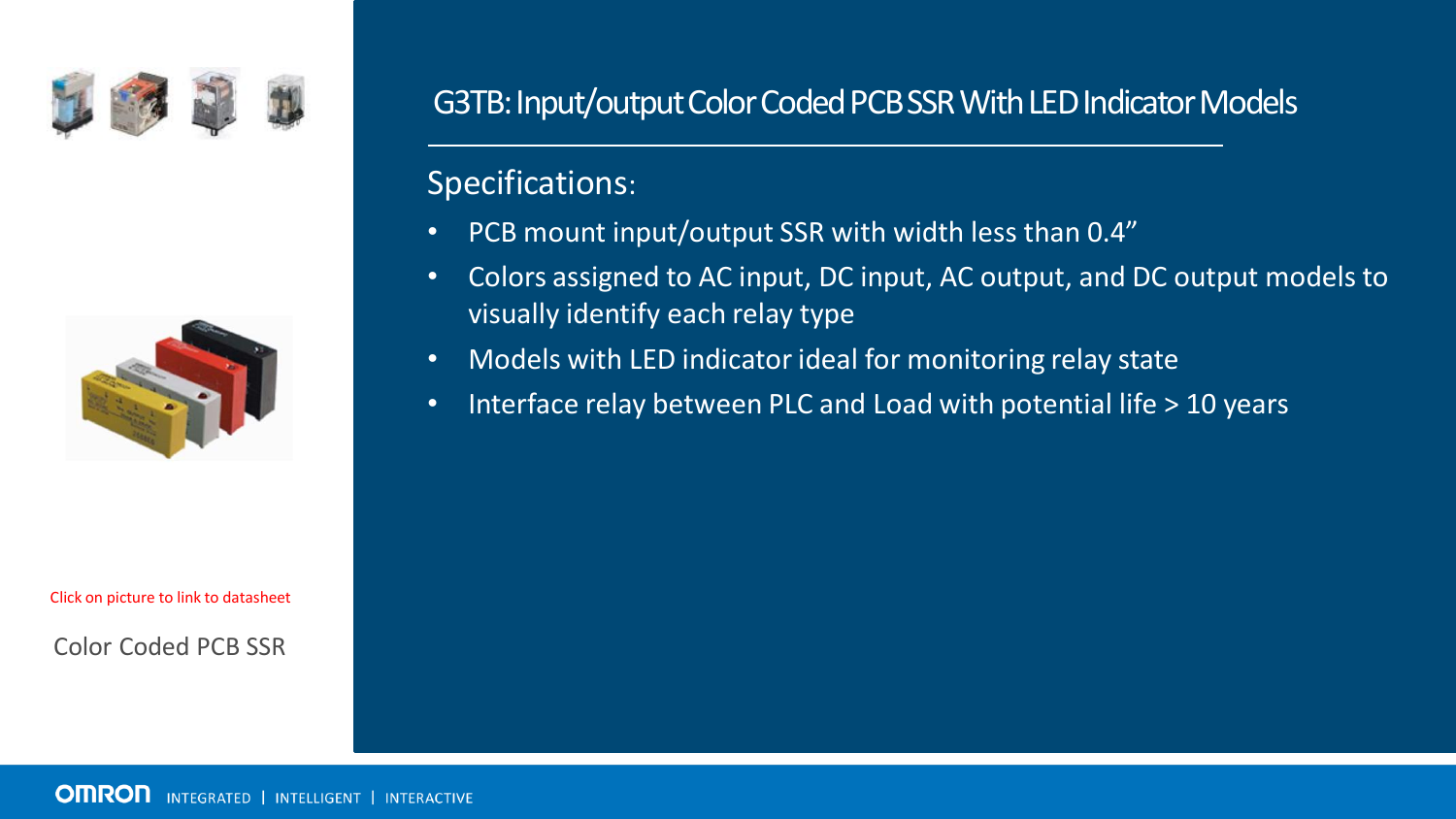



Compact Industrial SSR Click on picture to link to datasheet

## G3PE: Compact Industrial SSR With Outstanding Surge Endurance

- Single & Three Phase, 15-45A output current
- Features an original surge-pass circuit that gives outstanding surge endurance
- Protects the semiconductor device against voltages in excess of 30kV
- 100-240VAC and 200-480 VAC output voltages
- Models available without zero cross
- Improved surge dielectric strength for output circuits
- Terminal cover with finger protection
- Mount to DIN track or with screws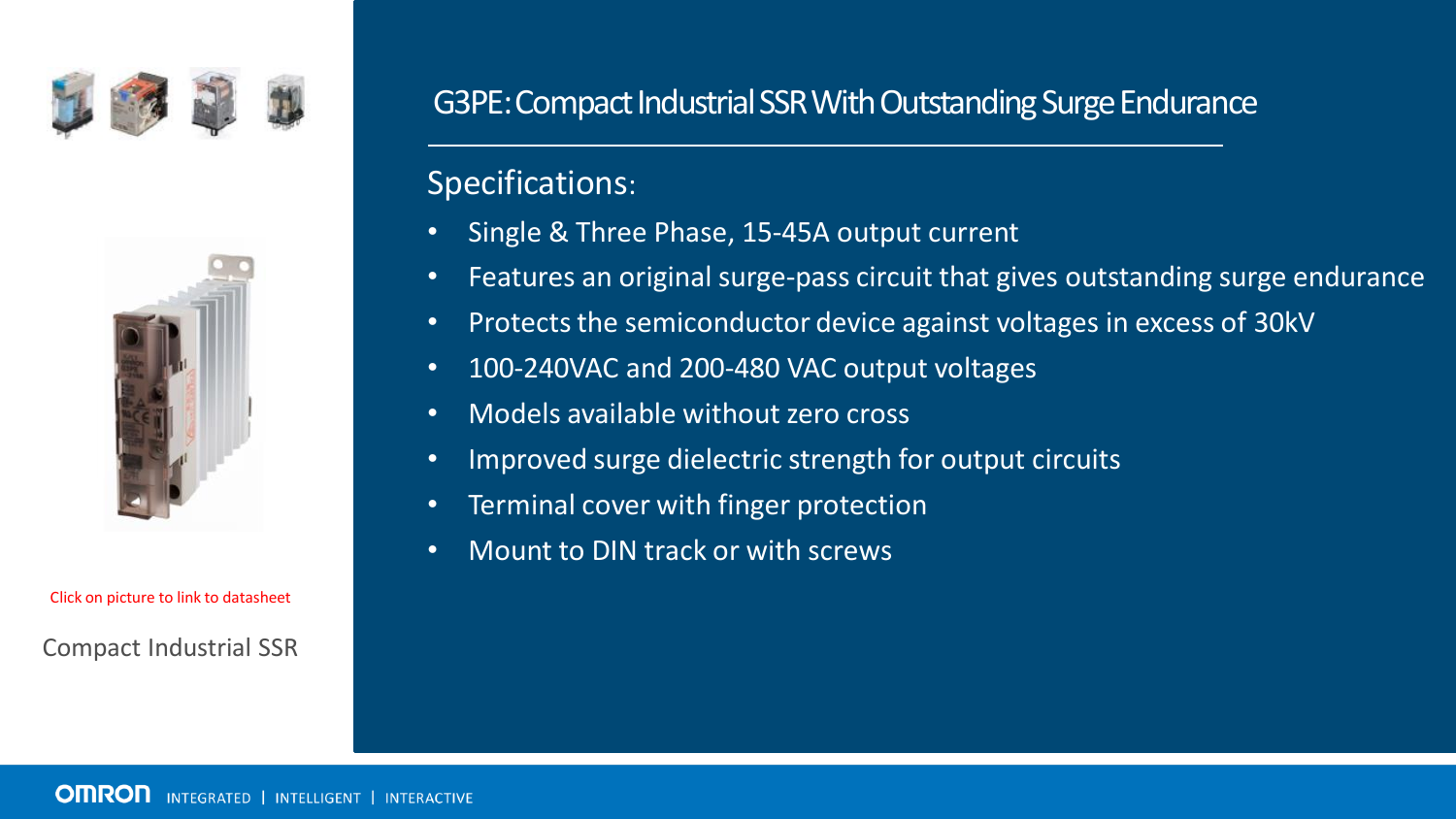



Solid State Relay For **Heaters** Click on picture to link to datasheet

## G3PJ: Solid State Relay For Heaters

- Single-phase SSR with low heat generation
- SCCR of 10 kA (UL 508)
- Surge pass protection improves surge dielectric strength for output currents
- Both push-in plus and screw terminal input terminals available
- Mount to DIN Track or with screws
- RoHS compliant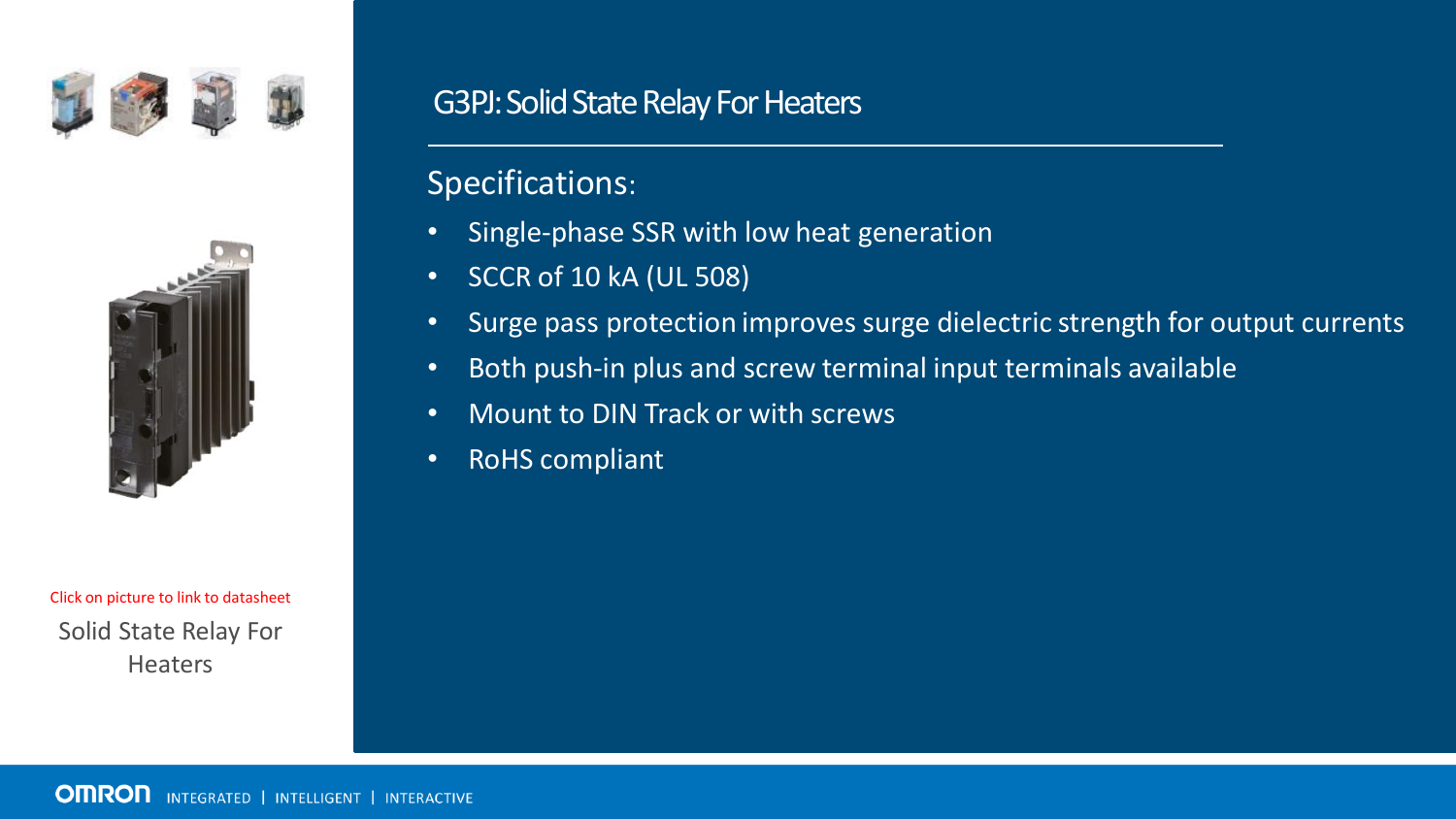



Solid State Relay With Exchangeable Cartridge Click on picture to link to datasheet

## G3PA: Solid State Relays With Exchangeable Power Cartridge

- Optimized heatsink design contributes to the reduced size
- Power cartridges are replaceable for easy maintenance
- Can be DIN-rail or screw mounted
- 10-60A output current
- 24-480VAC output voltages
- Applicable with 3-phase loads
- Replaceable power element cartridges
- All features can be delivered with or without heat sink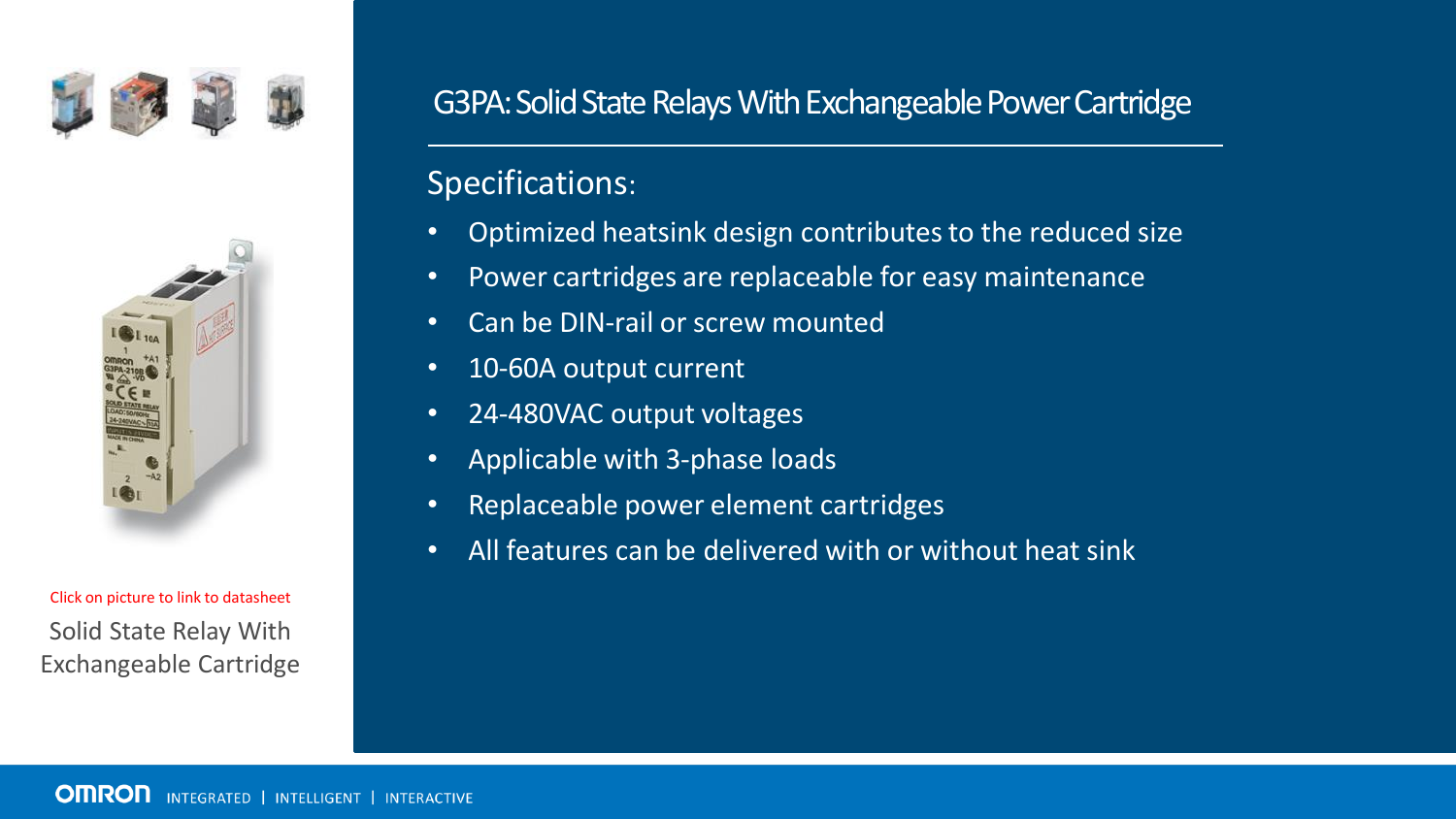



Built-In Transformer Click on picture to link to datasheet

## G3PF: Intelligent SSR With Built-In Current Transformer

- Quickly detects heater burnout and SSR short-circuit failure
- Information is provided to let you know which problem has occurred
- Ideal for applications where down time must be minimized
- Built-in Current Transformer (CT) helps reduce wiring steps
- Detects the burnout of any one of a group of heaters
- Detects the burnout of 3-phase heaters
- Detects SSR short-circuit failures
- Error detection level can be easily set with a switch
- Zero cross function
- Intelligent SSR With **•** Operation indicator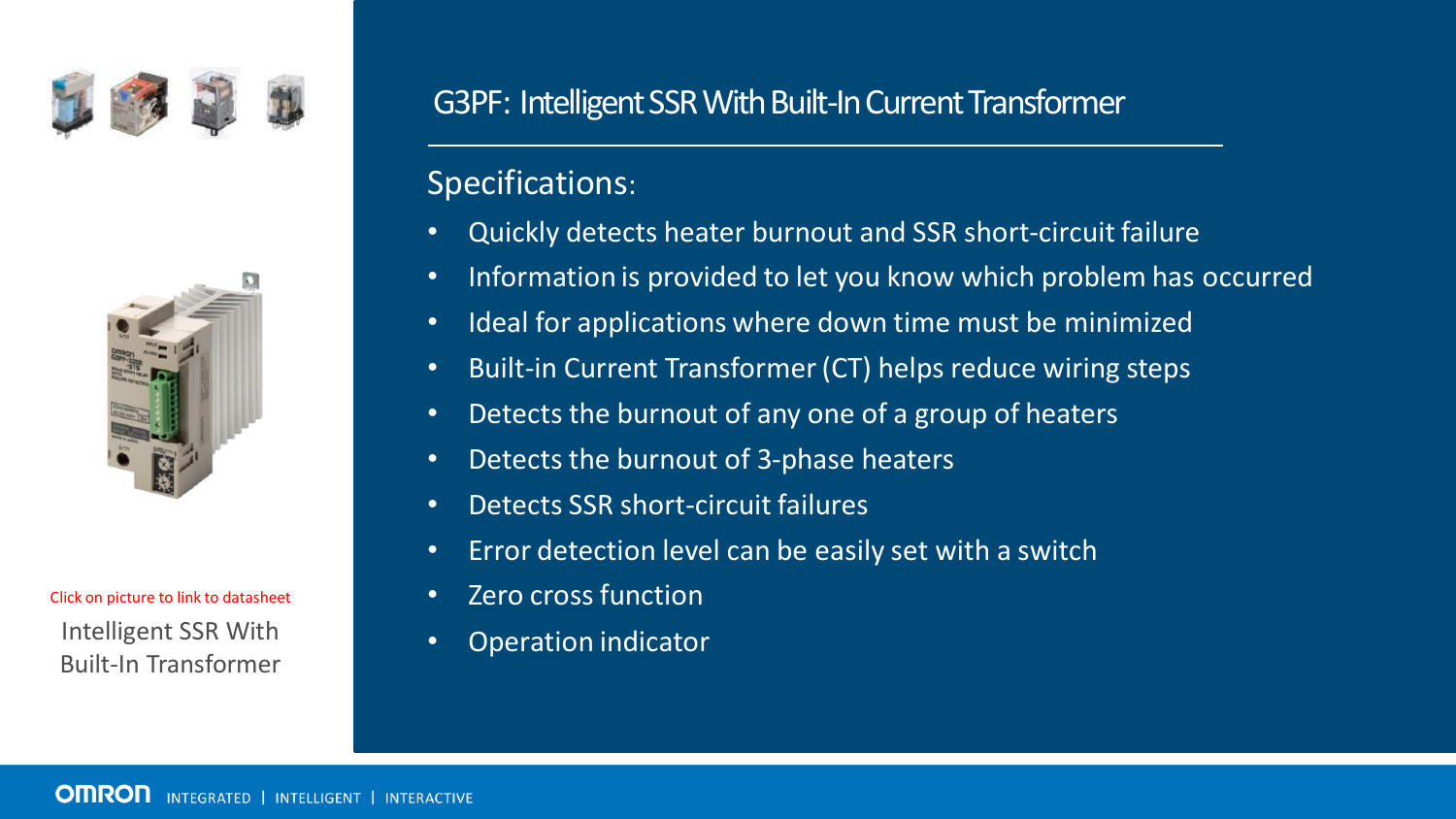



High Power Load Control SSR Click on picture to link to datasheet

## G3PH: High Power Load Control SSR With High Current

- Designed to switch heaters like alloyed metal heaters and lamp heaters
- Replaceable power cartridge to save on maintenance costs
- Easy-to-mount monoblock construction incorporates a heatsink
- 75 or 150 A; 240 or 480 VAC
- Built-in operation indicator
- Zero-cross and non zero-cross models available
- Surge-pass circuit